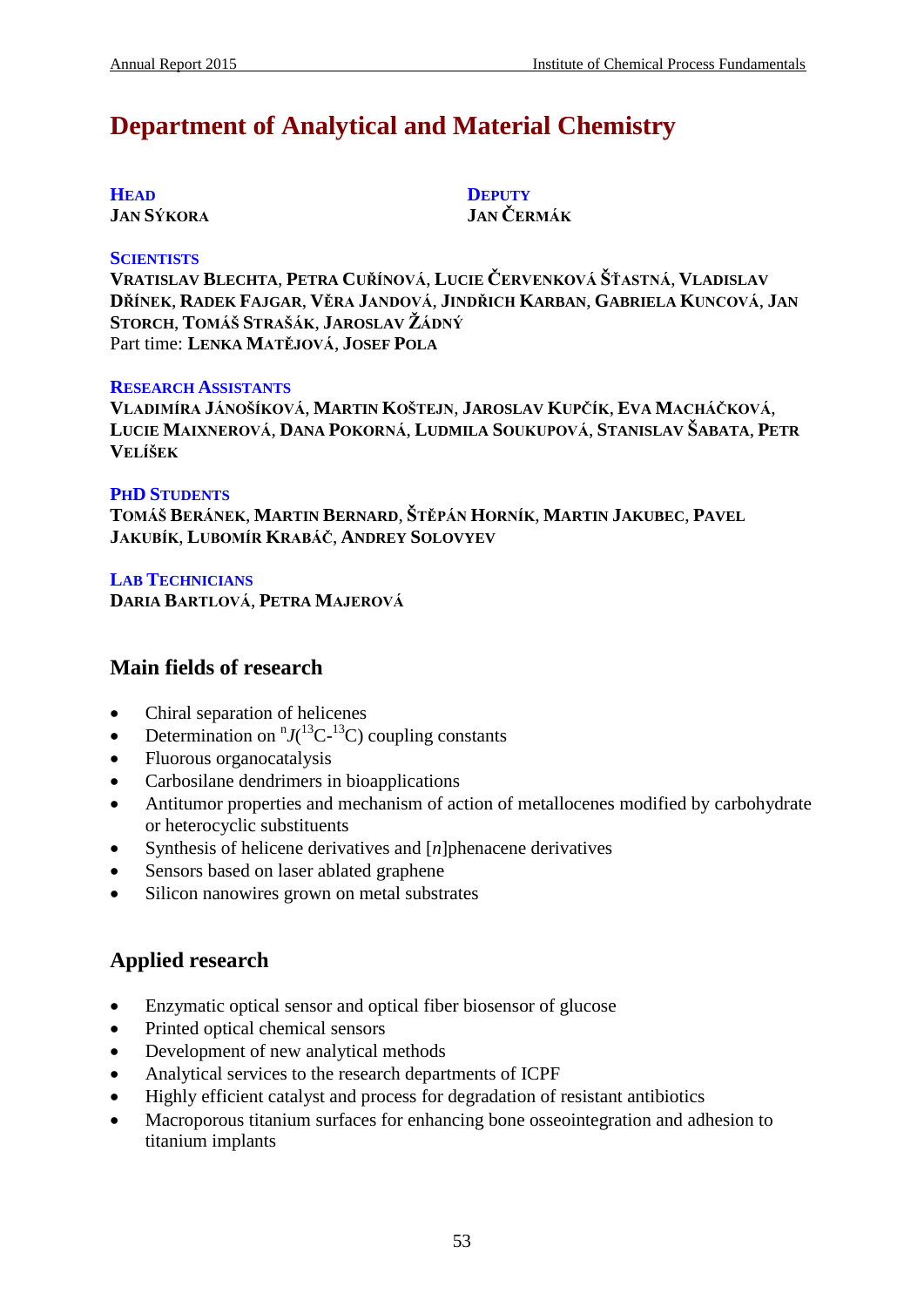# **Research projects**

# **Electron density distribution in polycyclic aromatic compounds through experiments; liquid state vs. solid state**

(J. Sýkora, [sykora@icpf.cas.cz;](mailto:sykora@icpf.cas.cz) joint project with Charles University and Institute of Physics of the CAS; supported by GACR, project No. 15-12719S)

Project combines two experimental procedures to gain information about the bonding environment focusing on polycyclic aromatic compounds. The indirect spin-spin coupling constants  ${}^{n}J(^{13}C^{-13}C)$  will be measured by means of advanced NMR spectroscopy. The  ${}^{n}J$ values reflect the electron density distribution between two particular atoms. The NMR data will be correlated to the structural parameters (bonding distances and angles) provided by Xray single crystal analysis. The found correlations will enable mutual prediction of these data. Both data types will also serve for the calibration of DFT calculations. Furthermore, suitable single crystals will be selected for experimental determination of charge density distribution. The results (critical points, partial charges etc.) will be also correlated to the original NMR data and also compared to DFT results. Final analysis of the liquid state (NMR) and vacuum (DFT) data when compared to XRD data will reveal the contribution of the intermolecular interactions in the packing to the final electron density distribution in a given molecule.



**X-ray charge density analysis of [6]helicene**

#### **Chiral separation of helicenes**

(J. Storch, [storchj@icpf.cas.cz;](mailto:storchj@icpf.cas.cz) joint project with Lach-ner, s.r.o.; supported by TACR, project No. TA04010082)

In the quest of our previsou activities we have turned our attention to preparation of diastereomeric salts and amides derived from 2-amino[6]helicene as an important intermediate in further synthesis (Scheme below). It was found that diastereomeric salts are not sufficient for chiral separation since the stereocenter is too far from inherently chiral helicene backbone. Thetrefore we have focused on preparation of amides starting from chiral carboxylic acids. All chiral amides exhibited strong interactions in NMR spectra, however only aromatic ones can be separated on standard silicagel stationary phase with diastereomeric excess exceeding 90%. Optimization of the procedures is currently ongoing.

Electronically deficient cinchonidine and fluorenone CT-agents for complexation of unsubstituted helicenes prepared in prevous year were thoroughly studied by means of NMR.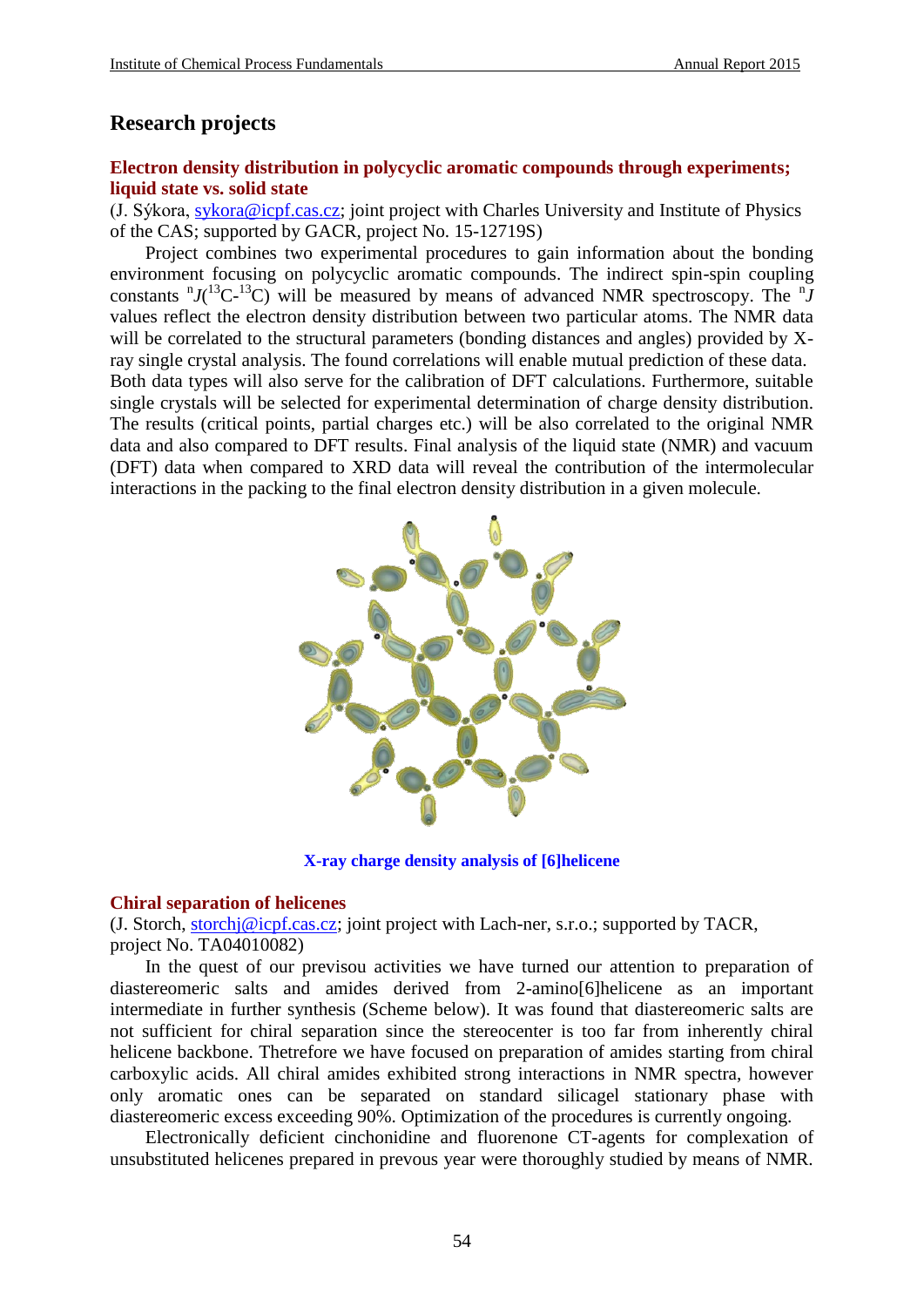Results obtained will be further used for improvement of structures in order to improve enantiodiscrimination abilities and increase stability constant.



### **Diastereomeric salts and amides derived from 2-amino[6]helicene**

# **Synthesis and Characterization of a Helicene-Based Imidazolium Salt and Its Application in Organic Molecular Electronics**

(J. Storch,  $storch  $\circ$  icpf.  
cases; project supported by ICPF)$ </u>

This work is focused on preparation of substituted imidazolium cation by [6]helicene backbone in order to improve helicene properties for the surface immobilization and enhancing the solubility in polar solvents. The deposited layer was used for the development of organic molecular semiconductor device and construction of novel type of fully reversible humidity sensor. [Ref. 28]

![](_page_2_Figure_8.jpeg)

**Helicene-Imidazolium salt spincoated on SiO<sup>2</sup> substrate with annealed gold contacts and the SEM micrographs of the amorphous (bottom) and the crystalline (upper) thin film after thermal treatment at 100 °C**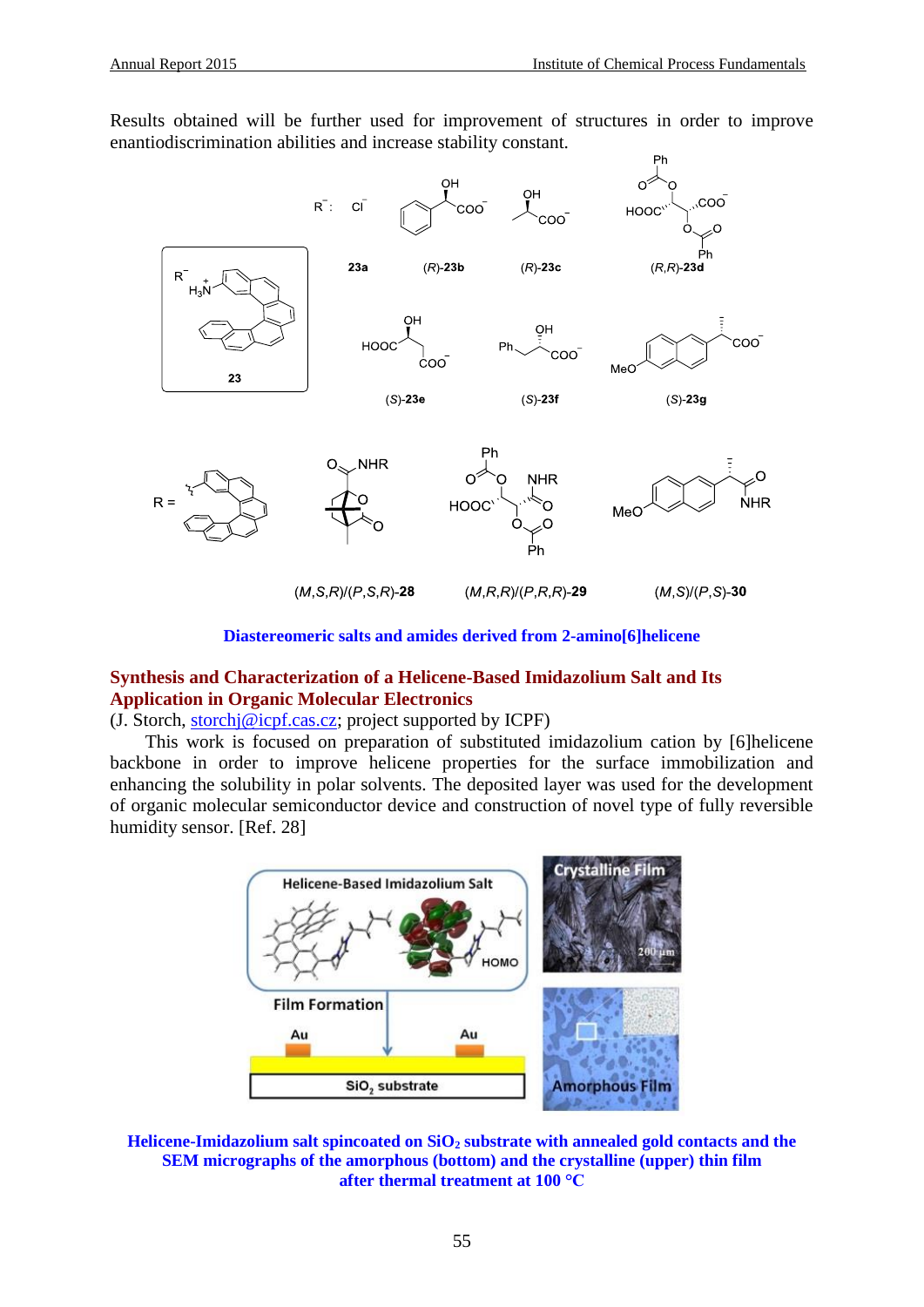## **Novel carbosilane dendrimers for biomedical applications - interactions with biomolecules and biomembranes**

(T. Strašák, [strasak@icpf.cas.cz;](mailto:strasak@icpf.cas.cz) supported by GACR, project No. 15-05903S)

We designed and synthesized novel types of generation 1-3 carbosilane dendrimers (CS-DMMs) surface modified with various types of phosphonium and ammonium terminated CS-DDMs. In the first step carbosilane dendrimers with chloropropyl terminal were synthetized via hydrosilylation of allyls terminated starting compounds by (3-chloropropyl)dimethylsilane. Chloropropyl functionality was subsequently transformed to iodopropyl by Finkelstein reaction. Ammonium and phosphonium groups were connected by quarterisation of trimethyl amine or an appropriate phosphine by iodopropyl-terminated dendrimers. Publication is in preparation.

![](_page_3_Figure_5.jpeg)

**Synthetic routes leading to cationic carbosilane dendrimers**

#### **Highly fluorous cyclopentadienes for applications in catalysis**

(J. Čermák, [cermak@icpf.cas.cz;](mailto:cermak@icpf.cas.cz) supported by GACR, project No. P106/12/1372)

Fluorous ionic liquids based on 1-methylimidazolium substituted in position 3 with 3- [tris(3,3,4,4,5,5,6,6,7,7,8,8,8-tridecafluorooctyl)-silyl]propyl group were synthesized as precursors of fluorous N-heterocyclic carbenes functioning as catalysts of redox esterification of  $\alpha$ ,  $\beta$ -unsaturated aldehydes. The reaction runs smoothly with primary and secondary alcohols and aldehydes that do not have a strong electron donating group. A model reaction was used to measure reaction kinetics with the salts and with a non-fluorous precatalyst [BMIM]<sup>+</sup>I. The reaction was also tested with supercritical  $CO_2$  as the solvent. [Refs. 29, 35]

![](_page_3_Figure_10.jpeg)

**Fluorus ionic liquids**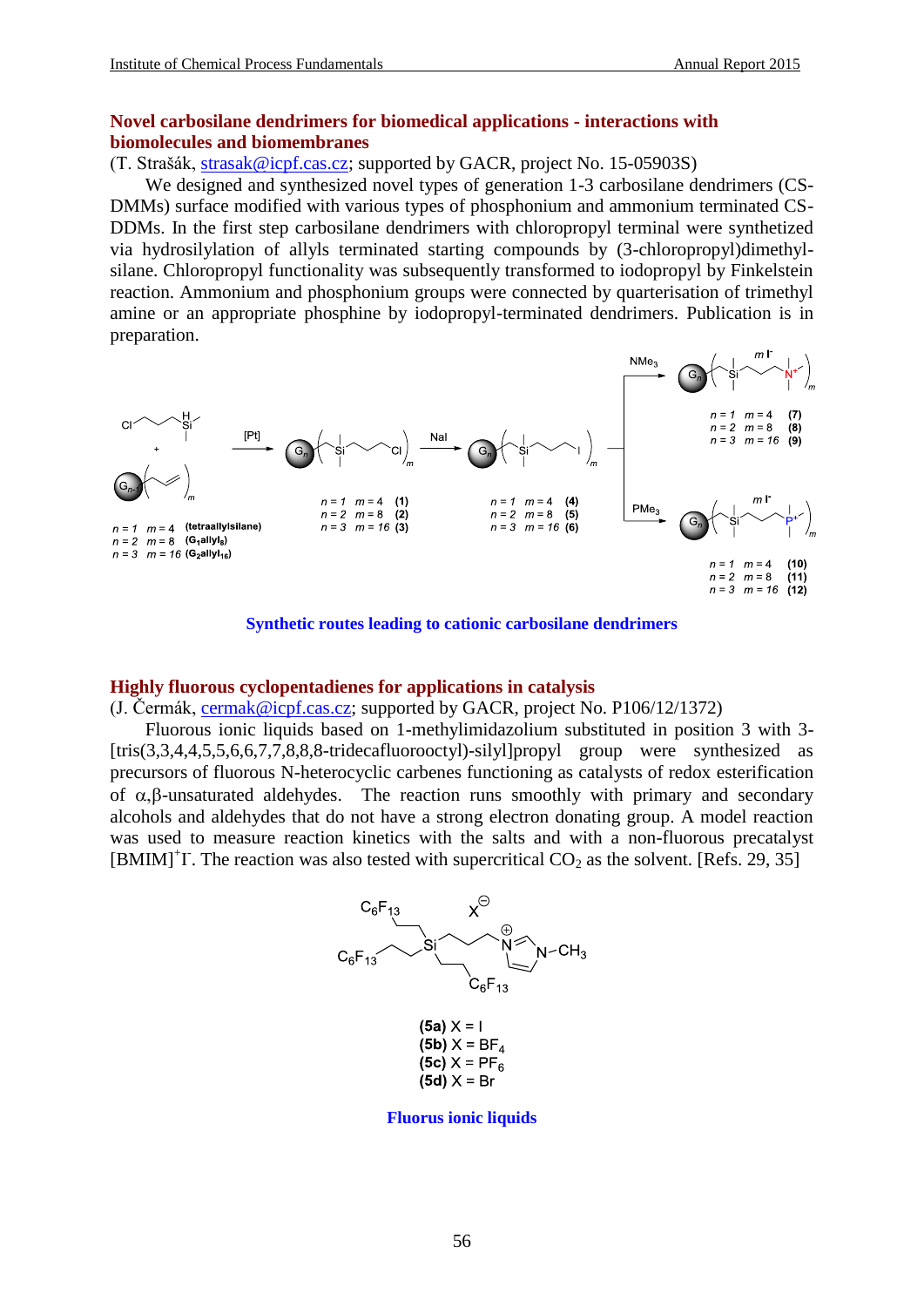# **Antitumor properties and mechanism of action of metallocenes modified by carbohydrate or heterocyclic substituents**

# (J. Karban, [karban@icpf.cas.cz;](mailto:karban@icpf.cas.cz) supported by ICPF)

The accidental discovery of cytotoxic properties of cisplatin  $[cis-Pt(NH<sub>3</sub>)<sub>2</sub>Cl<sub>2</sub>]$  in 1965 initiated a continuous interest in anti-cancer properties of other transition metal complexes. Metallocenes and metallocene dihalides and pseudodihalides were soon identified as promising anti-cancer drug candidates. Titanocenes and ferrocenes were among the first metallocenes reported for anti-cancer properties. The cytotoxic activity, solubility, hydrolytic stability and other medicinally relevant properties of metallocenes are substantially influenced by substituents attached to the cyclopentadienyl ring. We initiated a synthetic and biomedical program focused on titanocenes and ferrocenes modified by a carbohydrate or heterocyclic substituents at the cyclopentadinyl ring. Titanocene difluoride substituted by *O*-protected α-Dribofuranos-5-yl moiety 1 exhibited higher cytotoxicity than cisplatin in A2780cis (IC<sub>50</sub> 31) μM) and SK-OV-3 (IC<sub>50</sub> 46.4 μM) human ovarian cancer cell lines (values for cisplatin: IC<sub>50</sub> 50 μM and 175 μM, respectively) [Ref. 13]. Unmodified parent titanocene difluoride **2** was inactive. Further studies suggested that a stress of the endoplasmic reticulum followed by autophagy was responsible for the cytotoxicity of **1** [Ref. 13].

We have also prepared piperidinium-substituted ferrocene **3** [Ref. 1]. This compound showed cytotoxicity in a low micromolar range in human ovarian A2780 (IC<sub>50</sub> 2.9  $\mu$ M) and A2780cis (IC<sub>50</sub> 5.36  $\mu$ M) cancer cell lines. We have also developed a simple and inexpensive electrochemical method based on differential pulse voltammetry for the determination of the uptake of **3** by cancer cells [1]. Parent ferrocene **4** showed no cytotoxic properties in the tested cell lines. This correlates with the fact that only a negligible amount of ferrocene **4** penetrated into cells as showed by our electrochemical method [Ref. 1].

![](_page_4_Figure_6.jpeg)

**Comparison of the cytotoxic activity of modified titanocenes and ferrocenes with the parent complexes**

### **Silicon Nanowires Grown on Metal Substrates via Self-Catalyst Mechanism**

(V. Dřínek, [drinek@icpf.cas.cz;](mailto:drinek@icpf.cas.cz) supported by GACR, project No. 13-25747S)

Low Pressure Chemical Vapor Deposition (LPCVD) was applied to grow Silicon Nanowires (SiNWs) without any heteroatom catalyst or special pretreatment of substrates used. Silane (SiH<sub>4</sub>) as a precursor was pyrolyzed at 500 °C in an oven at molybdenum or iron substrates. NWs were several microns long, about 100 nm thick and possessed core-jacket structure. The thin core is composed of crystalline silicon oriented in <110> direction whereas the jacket is amorphous silicon. Unlike other approaches this one makes possible to avoid contamination caused by metal heteroatom seeds and/or applying special procedures for substrate pretreatment initializing/supporting NW growth. [Ref. 5]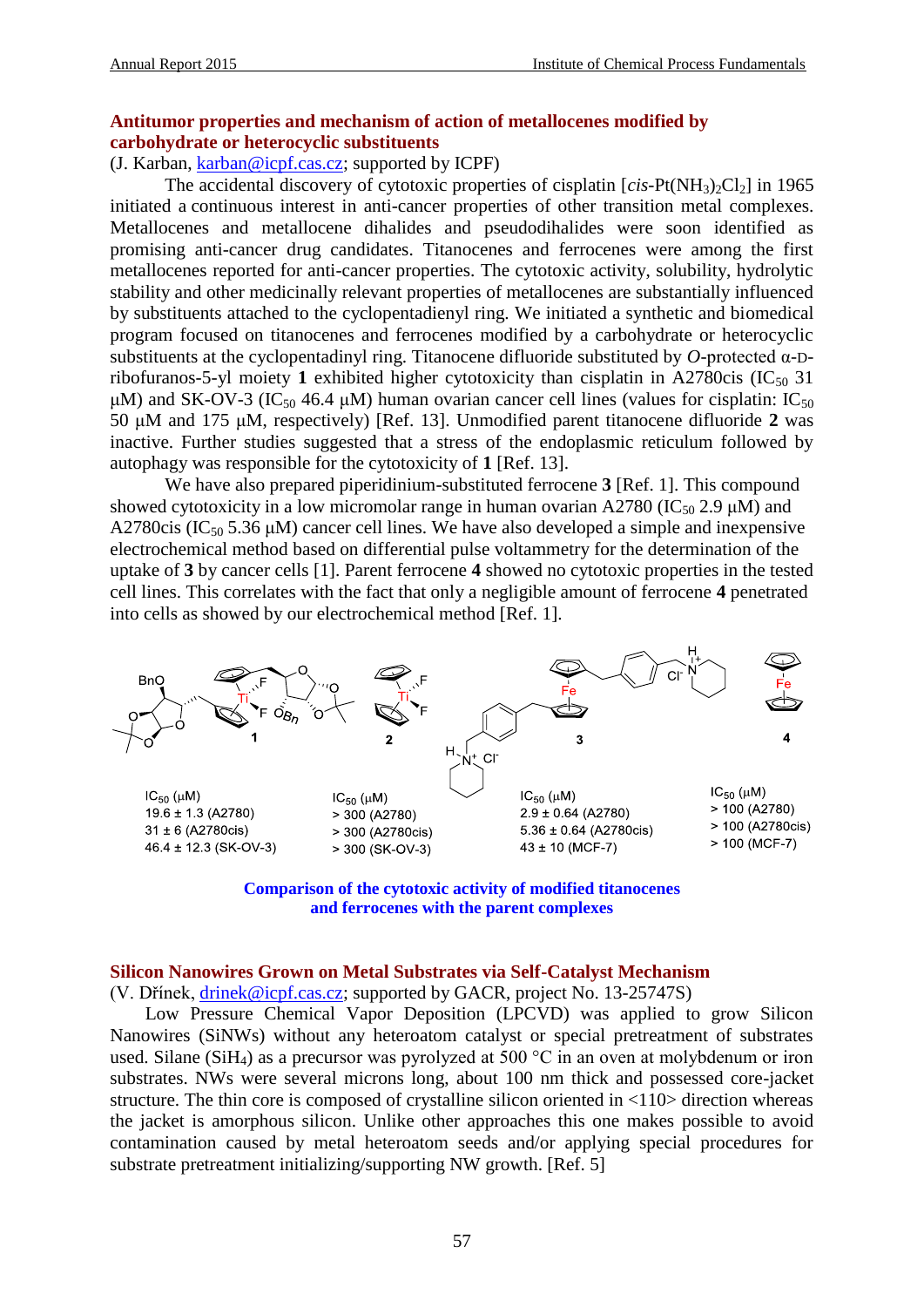![](_page_5_Picture_2.jpeg)

**A silicon nanowire with distinguished crystalline core and amorphous jacket**

# **Formation of Cu1-xGe<sup>x</sup> Nanoplatelets Using LPCVD of Ge2Me<sup>6</sup> or Ge2Me6/Et4Pb Mixture**

(V. Dřínek, [drinek@icpf.cas.cz;](mailto:drinek@icpf.cas.cz) supported by GACR, project No. 13-25747S)

Unlike synthesis of nanowires (1D nanoobjects), the synthesis of nanoplatelets (2D nanoobjects) has not been performed frequently. Here we prepared Cu-Ge based nanoplatelets with a high surface-to-volume ration using low pressure CVD of  $Ge_2Me_6$  and a mixture of  $Ge_2Me_6/PbEt_4$ . Nanostructured deposits are composed of  $Cu_{1-x}Ge_x$  nanoplatelets, Ge nanowires and Ge nanoparticles. The nanoplatelets, which have the lateral size up to several tens of micrometers and thickness of 100-400 nm, belong to the cubic  $\alpha$  phase of Cu<sub>91</sub>Ge<sub>9</sub> alloy (Ge admixture in cubic Cu) and hexagonal  $\zeta$  phase of Cu<sub>85</sub>Ge<sub>15</sub> alloy. Nanowires composed of cubic Ge have a diameter of about 30 nm and length of several tens of micrometers. [Ref. 6]

![](_page_5_Figure_7.jpeg)

![](_page_5_Figure_8.jpeg)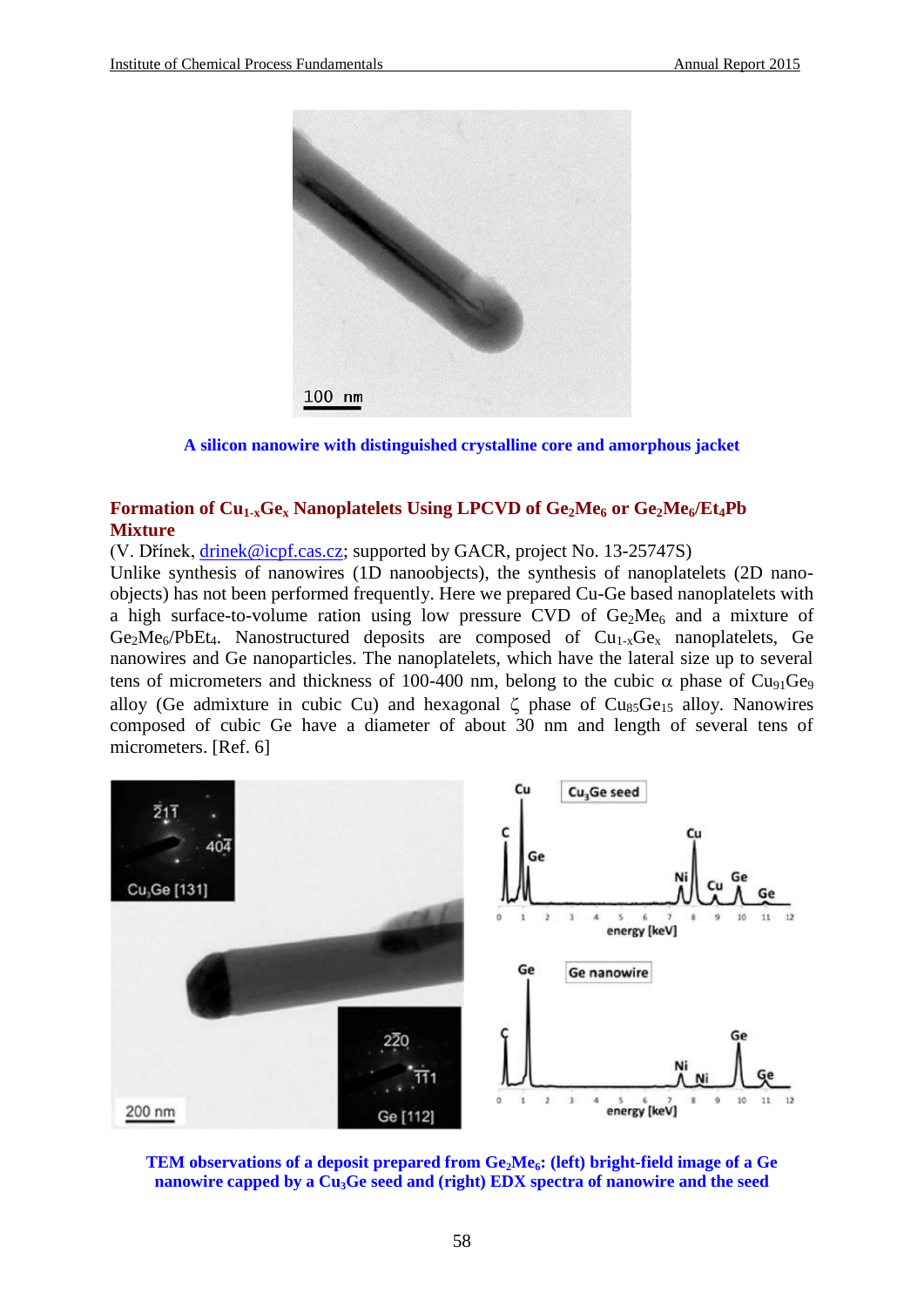#### **Novel sensors based on laser ablated graphene**

(R. Fajgar, [fajgar@icpf.cas.cz;](mailto:fajgar@icpf.cas.cz) supported by NATO, project No. 984399)

Research was focused on optimization of SERS properties of graphene based substrates and demonstration of their ability to enhance Raman scattering. To achieve lower detection limits of the technique, it is necessasry to tune SERS substrates by tuning metal nanoparticle plasmons to be efficiently excited. Deposition of Au/Ag alloy nanoparticles was carried out under 10 Pa of helium used as a background gas for 6 min at 60 mJ/pulse and 10 Hz laser repetition frequency. Bulk Au/Ag alloys prepared by alloying of elemental metals were used as targets. Compositions 60Ag/40Au, 40Ag/60Au, pure Au and Ag were used for deposition of corresponding metal nonoparticles. Ablation conditions were chosen to avoid graphitization of deposited graphene/polymer composites. Prepared substrates were tested for their SERS activity towards Rhodamine 6G used as a model compound. Previous study revealed this compound as the most active model for our SERS system including Raman spectrometer with 473 nm excitation line.

Rh6G was prepared as a solution (effective concentrations  $10^{-5}$  -  $10^{-10}$ mol/l) in deionized water. Based on UV-VIS absorption spectrum, Rh6G electronic transition is centered at 530 nm, thus the SERS measurement should be regarded as non-resonant. Typical Raman spectra of the model compound obtained from Rh6G/Ag nanoparticles are shown bellow:

![](_page_6_Figure_6.jpeg)

 $\mathbf{Rh6G/Ag}$   $\mathbf{SERS}$  spectra (concentrations  $10^{-6}$ ,  $10^{-7}$ ,  $10^{-8}$ ,  $10^{-9}$ ,  $10^{-10}$  mol/l from top to bottom)

Pure silver nanoparticles (and alloys 60Ag/40Au nanoparticles) show the best SERS properties. Increasing content of gold deteriorates the quality of spectra and gain factors of the metal nanoparticles. Our experiments demonstrate that highly non-equilibrium ablation conditions lead to homogeneous composition of Ag/Au nanoparticles and show extreme sensitivity of the SERS technique to metal surface composition.

#### **Highly efficient catalyst and process for degradation of resistent antibiotics**

(J. Pola, [pola@icpf.cas.cz;](mailto:pola@icpf.cas.cz) supported by TACR, project No. TA04020860)

The aim of the project is (a) the development and efficiency verification of a new-type nanocomposite heterogeneous catalysts for technological process of advanced oxidative degradation of refractory antibiotics occurring in waste waters, (b) the development and optimization of a model reactor for this process, (c) the development and optimization of a model technological process in combination with MBBR system for biological waste water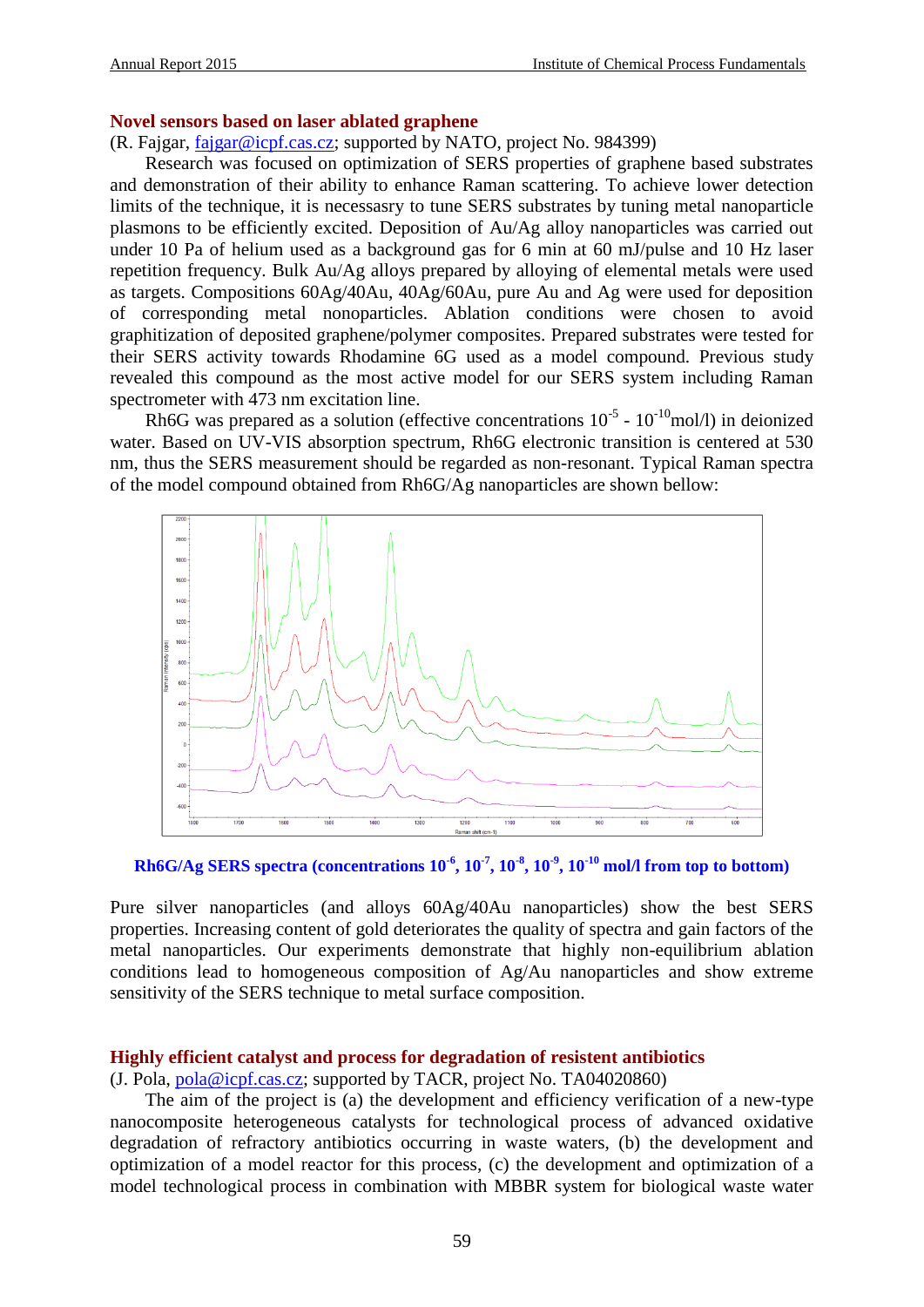post-treatment. The novel catalysts based on grains of ferrous spinels will be laserimmobilized on high surface mesostructured walls of macroporous ceramic carriers and will have high priorities in efficient adsorption of pollutant molecules to high-surface mesoporous structure and in pollutants degradation taking place exclusively on the incorporated grains.

In 2015, ferrous spinels (magnetite, ulvospinel, chromite, hercynite), synthesized and available as raw materials served as bulk precursors for UV and IR laser ablative deposition of films on flat Ta and porous alumina surfaces. These films were examined by electron microscopy in order to determine stability of these spinels in the laser plume and their modification in the laser ablative process. Functional samples of porous catalysts to be used in Fenton degradation of antibiotics in waste water have been prepared by laser ablative deposition of magnetite, one of the studied ferrous spinels, on porous substrates from alumina and lupek by the use of pulsed radiation from TEA  $CO<sub>2</sub>$  a Nd:YAG lasers.

The samples were characterized by mercury porosimetry and by means of SEM and BET analyses. They possess sufficient mechanical stability suitable for the use in filtration beds of flow reactors.

![](_page_7_Picture_5.jpeg)

**Set-up for laser ablative deposition of spinels on porous alumina substrates**

### **Porous and macroporous titanium surfaces with embedded submicrometer-sized Si-, SiOx- and TiOx- moieties for enhancing bone osseointegration and adhesion to titanium implants**

(J. Pola, [pola@icpf.cas.cz;](mailto:pola@icpf.cas.cz) supported by TACR, project No. TA04010169)

The main goals of the project are the development and optimization of a new-type of biocompatible surfaces of titanium implants for enhanced osseointegration and adhesion of bone tissue, a know-how for the production of the novel model implants, and finally the fabrication of model samples for commercial sphere. The partial goals are (a) fabrication of macroporous surface layers of bulk titanium by using laser radiation-induced structural modification of titanium, (b) penetration of sol-gel polymerizing titania and silica precursors into these layers to achieve macro-porous bicontinuous titanosilicate structures, (c) laser-induced incorporation of  $SiO_x$  and  $TiO_x$  nanoparticles and hydrated  $SiO_x$  and  $TiO_x$  nanoparticles into these structures catalyzing the growth of bone tissue, and (d) incorporation of hydroxyapatite grains into these structures, which will serve as seeds of growing bone tissue.

In 2015, an examination of the sol-gel polymerizing  $TiO<sub>2</sub>$  and  $SiO<sub>2</sub>$  progenitors for producing bicontinuous titanosilicate structures, as well as micron-sized poly/metacrylate-styrene/ template copolymers-assisted polymerization of these precursors have been studied. These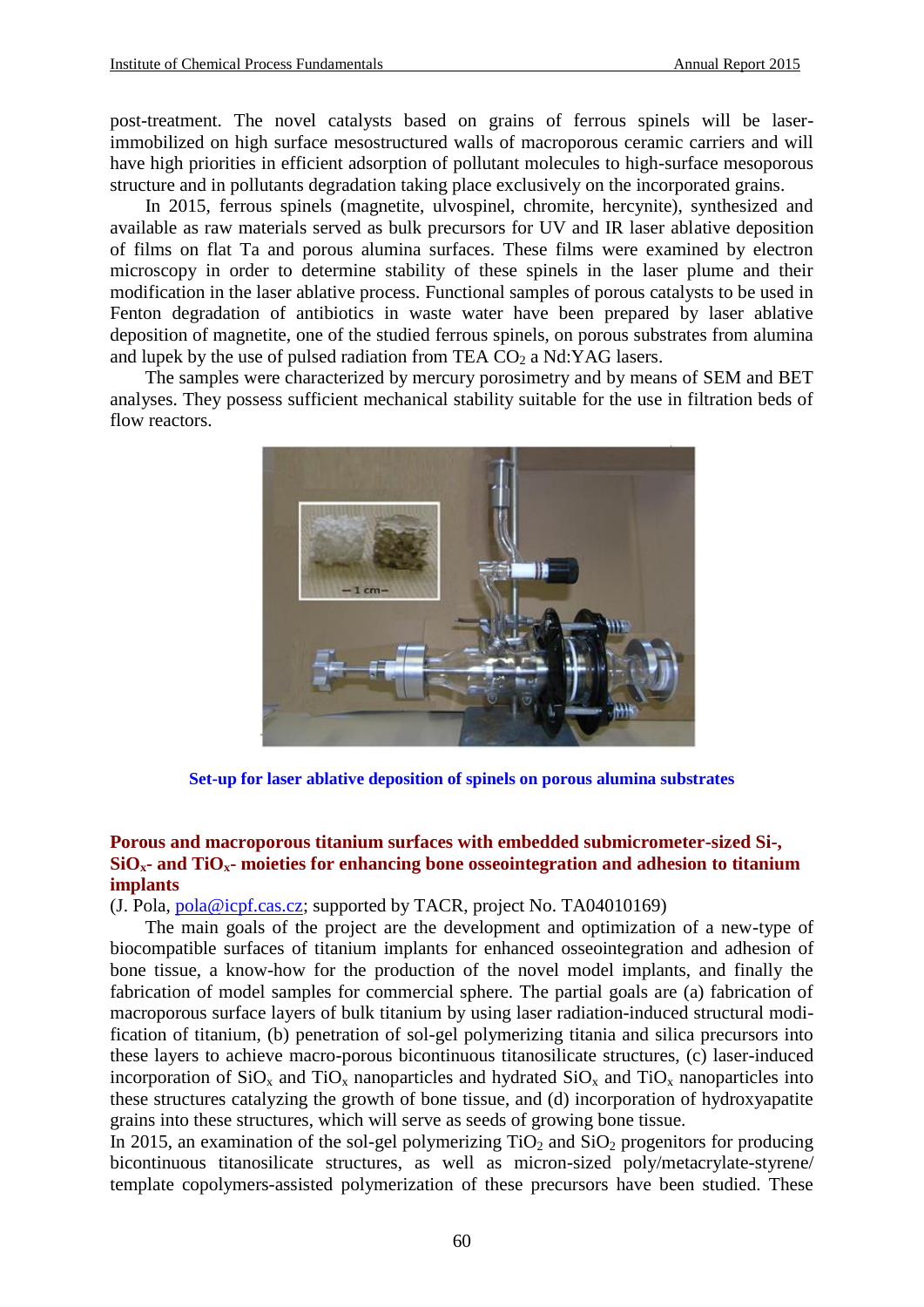polymerizations have been performed in sub-milimeter-sized porous Ti substrates and the porous silica/titania fillings have been examined by SEM analysis.

![](_page_8_Picture_3.jpeg)

#### **Micron-porous silica/titania filling**

### **Printed Optical Chemical Sensors (POS)**

(G. Kuncová, [kuncova@icpf.cas.cz;](mailto:kuncova@icpf.cas.cz) joint project with Invos, s.r.o.; supported by TACR, project No. TA03010544)

Non-invasive detection of spoiled food inside a package enable the optical biosensor of biogenic amines with optical oxygen transducer. To estimate the behaviour of the sensor in parametric space, a mathematical model of the reaction–transport processes inside the sensing layer was developed. The model revealed the qualitative relations between the sensor analytical features, the characteristics of the sensitive layer and concentrations of substrates. The results of the mathematical modelling may serve as guidelines in the design of optodes for specific applications [Ref. 15].

The studies [Ref. 23, 24] demonstrate bioluminescent bioreporters *E. coli* ARL1 as a detector of contamination of bioavailable mercury in salty waters and tap water. The developed analytical assays overcome drawbacks of mercury detection with *E. coli* ARL1 via addition of tryptone into induction solution and preconcentration of mercury on the sorbent comprising yeast wall envelopes. The new detection assay with *E. coli* ARL1 made possible the detection of 0.57 μg/L of HgCl<sub>2</sub> in double-diluted artificial sea water. In tap water was detected semiquantitatively 0.025 μg/L by the induction of bioluminiscence of *E. coli* ARL1 in medium with tryptone after preconcentration using a method of standard addition. The detected mercury concentrations were below limits allowed for drinking water 2 μg/L in USA, and 1 μg/L in EU.

![](_page_8_Picture_9.jpeg)

*E. coli* **ARL1 on the sorbent with adsorbed Hg2+ under condition of bioluminescence induction**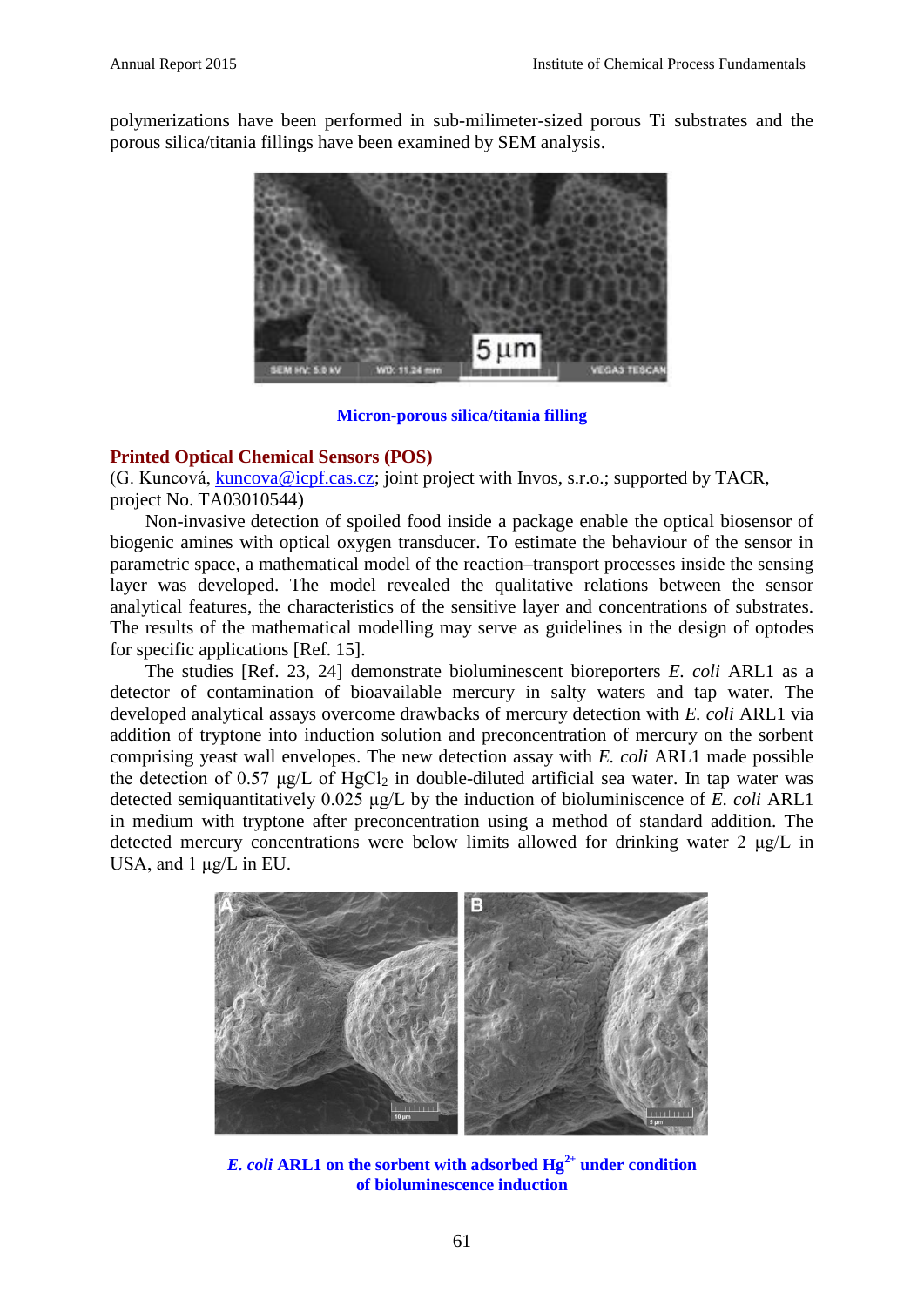# **International co-operations**

| Centre for Environmental Biotechnology, University of Tennessee, Knoxville, TN, USA:     |
|------------------------------------------------------------------------------------------|
| Improved biomaterials for the encapsulation of living cells                              |
| Environmental Sciences Division Oak Ridge National Laboratories, Oak Ridge, TN, USA:     |
| Application of nanomaterials and novel organic-inorganic materials in optical sensors    |
| Graz University of Technology, Graz, Austria: <sup>29</sup> Si and <sup>119</sup> Sn NMR |
| Institut de Chimie Moléculaire de Reims, CNRS 7312, France: Fluorous organocatalysis     |
| Lehrstuhl für Organische Chemie I, Friedrich-Alexander-Universität Erlangen-Nürnberg,    |
| Germany: Chemistry of hetero[ $n$ ] phenacenes                                           |
| Institut de Physique et Chimie des Matériaux de Strasbourg, France (CNRS): Complexation  |
| study of chiral helicene derivatives with DNA                                            |
| Faculty of Technology and Metallurgy, University of St. Cyril & Methodius, Skopje,       |
| Republic of Macedonia: Preparation of SERS active substrates based on graphene           |
| King Fahd University of Petroleum and Minerals, Dhahran, Saudi Arabia: Preparation of    |
| Ag/C nanocomposites by laser-induced carbonization of n-hexane                           |
| Southeast University, Department of Physics, Nanjing, China: Preparation of Ag/C         |
| nanocomposite by laser-induced carbonization of n-hexane                                 |
|                                                                                          |

POLYMAT, Institute for Polymer Materials, San Sebastian, Spain: Laser ablation of graphene-based composites

# **Publications**

#### **Original papers**

- [1] Bartošík M., Koubková L., Karban J., Červenková Šťastná L., Hodík T., Lamač M., Pinkas J., Hrstka R.: Electrochemical Analysis of a Novel Ferrocene Derivative as a Potential Antitumor Drug. *Analyst* 140(17), 5864-5867 (2015).
- [2] Blechta V., Schraml J.: NMR Artefacts Caused by Decoupling of Multiple-Spin Coherences: Improved SLAP Experiment. *Magn. Reson. Chem.* 53(6), 460-466 (2015).
- [3] Brožová L., Žitka J., Sysel P., Hovorka Š., Randová A., Storch J., Kačírková M., Izák P.: Sorption of Single Enantiomers and Racemic Mixture of (+/-)-α-Pinene into Nafion Membranes. *Desalin. Water Treat.* 55(11), 2967-2972 (2015).
- [4] Brožová L., Žitka J., Sysel P., Hovorka Š., Randová A., Storch J., Kačírková M., Izák P.: Stereoselective Behavior of Nafion® Membranes towards (+)-α-Pinene and (−)-α-Pinene. *Chem. Eng. Technol.* 38(9), 1617-1624 (2015).
- [5] Dřínek V., Klementová M., Fajgar R., Dytrych P.: Silicon Nanowires Grown on Metal Substrates via Self-Catalyst Mechanism. *Mater. Lett.* 160, 109-112 (2015).
- [6] Dřínek V., Křenek T., Klementová M., Fajgar R., Pola M., Savková J., Medlín ., Novotný F.: Formation of Cu<sub>1-x</sub>Ge<sub>x</sub> Nanoplatelets using LPCVD of Ge<sub>2</sub>Me<sub>6</sub> or Ge<sub>2</sub>Me<sub>6</sub>/Et<sub>4</sub>Pb Mixture. *NANO* 10(4), 1550061 (2015).
- [7] Hovorka Š., Randová A., Sysel P., Brožová L., Žitka J., Drašar P., Bartovská L., Storch J., Červenková Šťastná L., Izák P.: Describing the Sorption Characteristics of a Ternary System of Benzene and Alcohol in a Nonporous Polymer Membrane by the Flory-Huggins Model. *Polym. Eng. Sci.* 55(5), 1187-1195 (2015).
- [8] Jandová V., Fajgar R., Dytrych P., Koštejn M., Dřínek V., Kupčík J.: Reactive Laser-induced Ablation as Approach to Titanium Oxycarbide Films. *Thin Solid Films* 590, 270-275 (2015).
- [9] Kaluža L., Larsen M.J., Zdražil M., Gulková D., Vít Z., Šolcová O., Soukup K., Koštejn M., Bonde J.L., Maixnerová L., Odgaard M.: Highly Loaded Carbon Black Supported Pt Catalysts for Fuel Cells. *Catal. Today* 256, 375-383 (2015).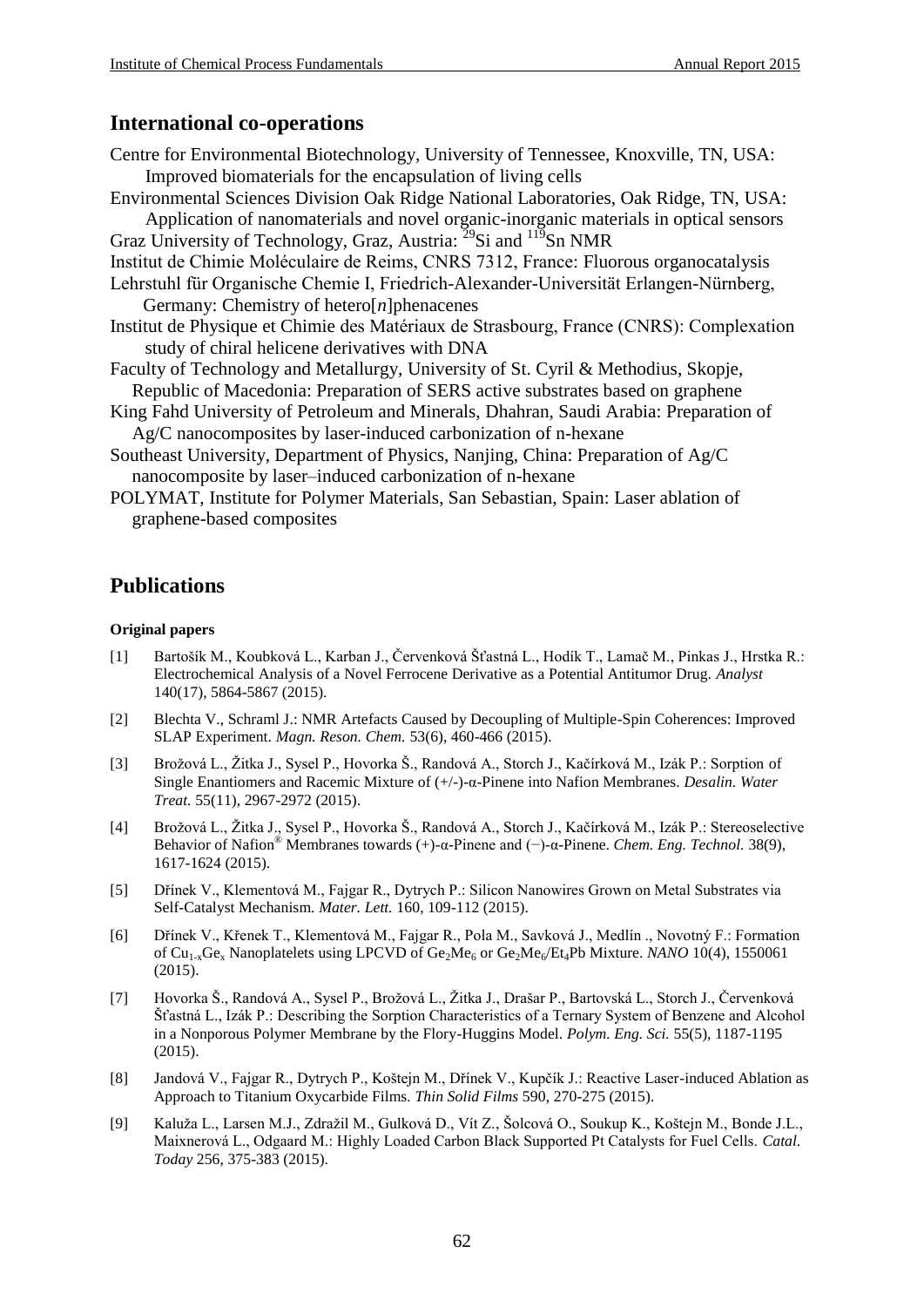- [10] Kalachyova Y., Alkhimova D., Koštejn M., Macháč P., Švorčík V., Lyutakov O.: Plasmooptoelectronic Tuning of Optical Properties and SERS Response of Ordered Silver Grating by Free Carrier Generation. *RSC Adv.* 5(113), 92869-92877 (2015).
- [11] Kalachyova Y., Lyutakov O., Koštejn M., Člupek M., Švorčík V.: Silver Nanostructures: From Individual Dots to Coupled Strips for the Tailoring of SERS Excitation Wavelength from Near-UV to Near-IR. *Electron. Mater. Lett.* 11(2), 288-294 (2015).
- [12] Klepetářová B., Makrlík E., Jaklová Dytrtová J., Böhm S., Vaňura P., Storch J.: [6]Helicene as a Novel Molecular Tweezer for the Univalent Silver Cation: Experimental and Theoretical Study. *J. Mol. Struct.* 1097, 124-128 (2015).
- [13] Koubková L., Vyzula R., Karban J., Pinkas J., Ondroušková E., Vojtěšek B., Hrstka R.: Evaluation of Cytotoxic Activity of Titanocene Difluorides and Determination of Their Mechanism of Action in Ovarian Cancer Cells. *Invest. New Drugs* 33(5), 1123-1132 (2015).
- [14] Mačková M., Mikšátko J., Budka J., Eigner V., Cuřínová P., Lhoták P.: Chiral Anion Recognition by a Ureido-Thiacalix[4]arene Ligand Immobilized in the 1,3-Alternate Conformation. *New J. Chem.* 39(2), 1382-1389 (2015).
- [15] Maixnerová L., Horvitz A., Kuncová G., Přibyl M., Šebela M., Koštejn M.: Enzymatic Sensor of Putrescine with Optical Oxygen Transducer - Mathematical Model of Responses of Sensitive Layer. *Chem. Pap.* 69(1), 158-166 (2015).
- [16] Makrlík E., Jaklová Dytrtová J., Vaňura P., Sýkora J., Církva V., Storch J.: Cation-π interaction of Ag<sup>+</sup> with [6]helicene: An experimental and theoretical study. *Chem. Phys. Lett.* 633, 105-108 (2015).
- [17] Makrlík E., Klepetářová B., Sýkora D., Böhm S., Vaňura P., Storch J.: Experimental and Theoretical Study on Cation-π Interaction of the Univalent Silver Cation with [7]Helicene in the Gas Phase and in the Solid State. *Chem. Phys. Lett.* 635, 355-359 (2015).
- [18] Makrlík E., Sýkora D., Böhm S., Vaňura P., Církva V., Storch J., Polášek M.: Cation-π Interaction of Tl<sup>+</sup> with [6]Helicene: Experimental and DFT Study. *J. Mol. Struct.* 1100, 150-153 (2015).
- [19] Moravec P., Smolík J., Ondráček J., Vodička P., Fajgar R.: Lead and/or Lead Oxide Nanoparticle Generation for Inhalation Experiments. (Eng) Aerosol Sci. Technol. 49(8), 655-665 (2015). [17293]
- [20] Pospíšilová M., Kuncová G., Trögl J.: Fiber-Optic Chemical Sensors and Fiber-Optic Bio-Sensors. (Eng) Sensors 15(10), 25208-25259 (2015). [17410]
- [21] Randová A., Bartovská L., Hovorka Š., Kačírková M., Vychodilová H., Sedláková Z., Červenková Šťastná L., Brožová L., Žitka J., Sysel P., Brus J., Izák P.: Sorption of Enantiomers and Alcohols into Nafion® and the Role of Air Humidity in the Experimental Data Evaluation. *Sep. Purif. Technol.* 144, 232-239 (2015).
- [22] Schraml J., Korec S., Krump M., Čermák J.: Acetone-induced Polymerization of 3-Aminopropyltrimethoxysilane (APTMS) as Revealed by NMR Spectroscopy - Revisited. *Magn. Reson. Chem.* 53(2), 154-159 (2015).
- [23] Solovyev A., Koštejn M., Kuncová G., Dostálek P., Rohovec J., Navrátil T.: Preconcentration and Detection of Mercury with Bioluminescent Bioreporter *E. coli* ARL1. *Appl. Microbiol. Biotechnol.* 99(20), 8793-8802 (2015).
- [24] Solovyev A., Kuncová G., Demnerová K.: Whole-Cell Optical Biosensor for Mercury Operational Conditions in Saline Water. *Chem. Pap.* 69(1), 183-191 (2015).
- [25] Soural I., Vrchotová N., Tříska J., Balík J., Horník Š., Cuřínová P., Sýkora J.: Various Extraction Methods for Obtaining Stilbenes from Grape Cane of *Vitis vinifera* L. *Molecules* 20(4), 6093-6112 (2015).
- [26] Sovová T., Storch J., Bernard M., Červenková Šťastná L., Církva V., Bartůněk V., Palková H., Kočí V.: Preliminary Soil and Aquatic Ecotoxicity Evaluation of [6]Helicene. *Pol. J. Environ. Stud.* 24(5), 2329- 2334 (2015).
- [27] Stejskal F., Eigner V., Dvořáková H., Cuřínová P., Lhoták P.: Direct C–H Azidation of Calix[4]arene as a Novel Method to Access Meta Substituted Derivatives. *Tetrahedron Lett.* 56(39), 5357-5361 (2015).